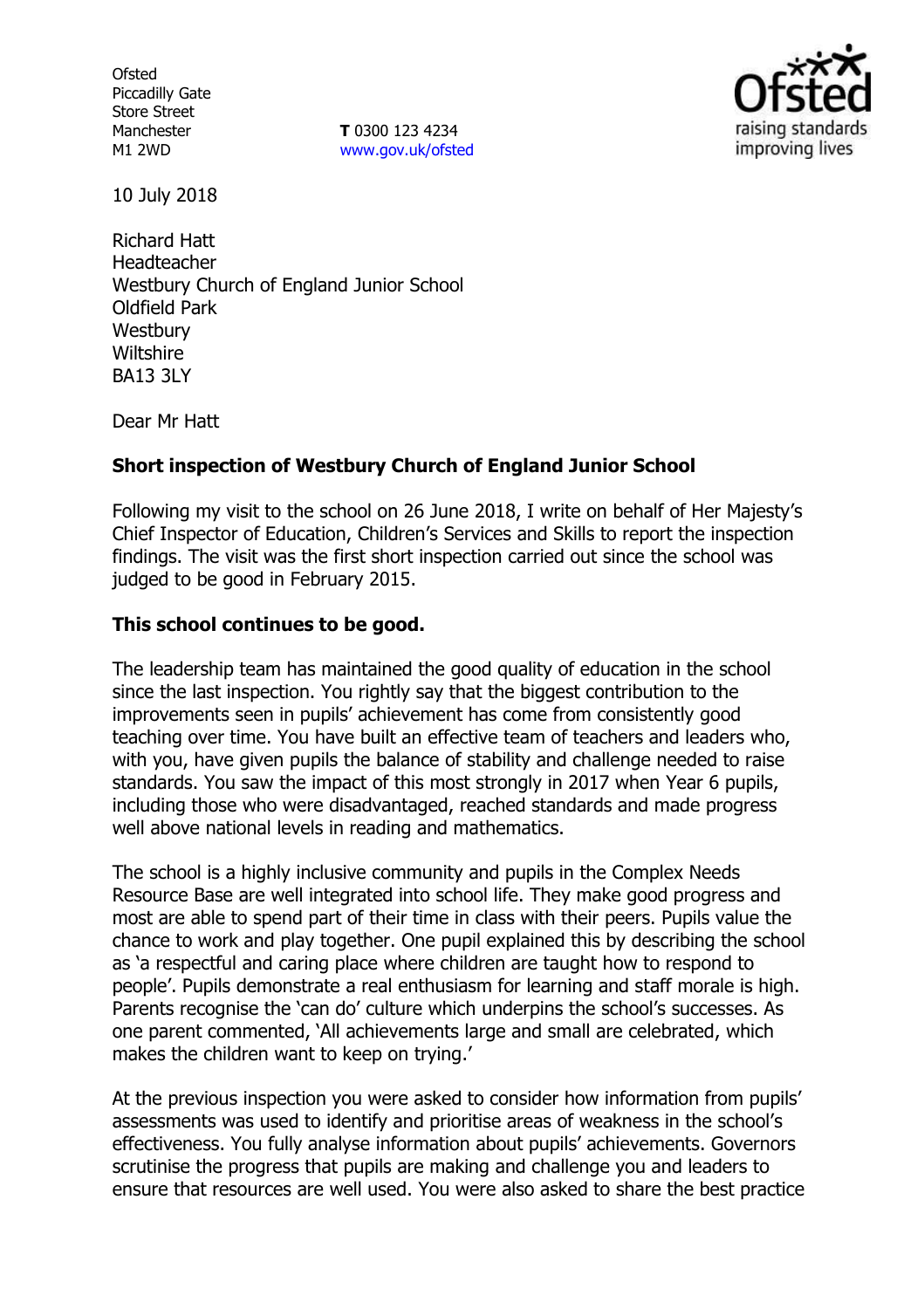

in school to continue to improve the quality of teaching. High-quality professional development from effective leaders of English and mathematics has strengthened teaching. There are other elements of the curriculum where teaching needs further improvement. You have had plans in place this year to improve writing. Current assessment information and a scrutiny of pupils' work show that there is still variability in the expectations that teachers have of pupils' work. Consequently, there are still opportunities to share the best practice more widely.

# **Safeguarding is effective.**

You ensure that the whole community is regularly trained and updated in matters of safeguarding. You and staff understand the particular challenges which the community may face to support them. Good relationships with parents and carers mean that you are well placed to support in times of difficulty. Staff are vigilant to pupils' needs and to any small changes in circumstances which mean a pupil could be at risk. They record their concerns conscientiously. Although you expect these to include the follow-up action, this did not appear to be the case. You and governors recognise the need to check routinely that procedures are clear to all staff and chronological records fully maintained. You refer matters of concern to external agencies promptly and continue to follow through with close working to ensure that pupils are safe.

Pupils say that others are friendly and that falling out is quickly resolved. They say that trusted adults give them privacy if they have any concerns they need to talk through. Pupils can explain the steps needed to protect their personal information online. They see school as a safe and caring part of their lives.

Pupils behave well in class and in the playground. The need for exclusion has been all but eliminated. This is because of high-quality pastoral support and because pupils enjoy school and want to do well. Statistically, the proportion of pupils that have been persistently absent has been higher than national levels. Further scrutiny, however, shows that figures are skewed by the complex medical needs of some pupils. Nonetheless, you robustly support and challenge the small group of parents who keep their children away from school for no good reason. Currently, the level of persistent absence is lower than that of last year. However, there remains a need for continued vigilance to ensure that this improvement continues.

The full range of checks are carried out and recorded to show that adults working with pupils are safe to do so.

# **Inspection findings**

■ First, I looked to see if pupils are continuing to make consistently strong progress. The 2017 outcomes showed that progress has continued to improve since the previous inspection. You take account of pupils' starting points when they start with you at the beginning of key stage 2. You and subject leaders discuss pupils' progress regularly with teachers to ensure that no pupil is slipping behind. If they are, teachers are given advice on how to adapt their teaching and pupils are given extra help through effective interventions.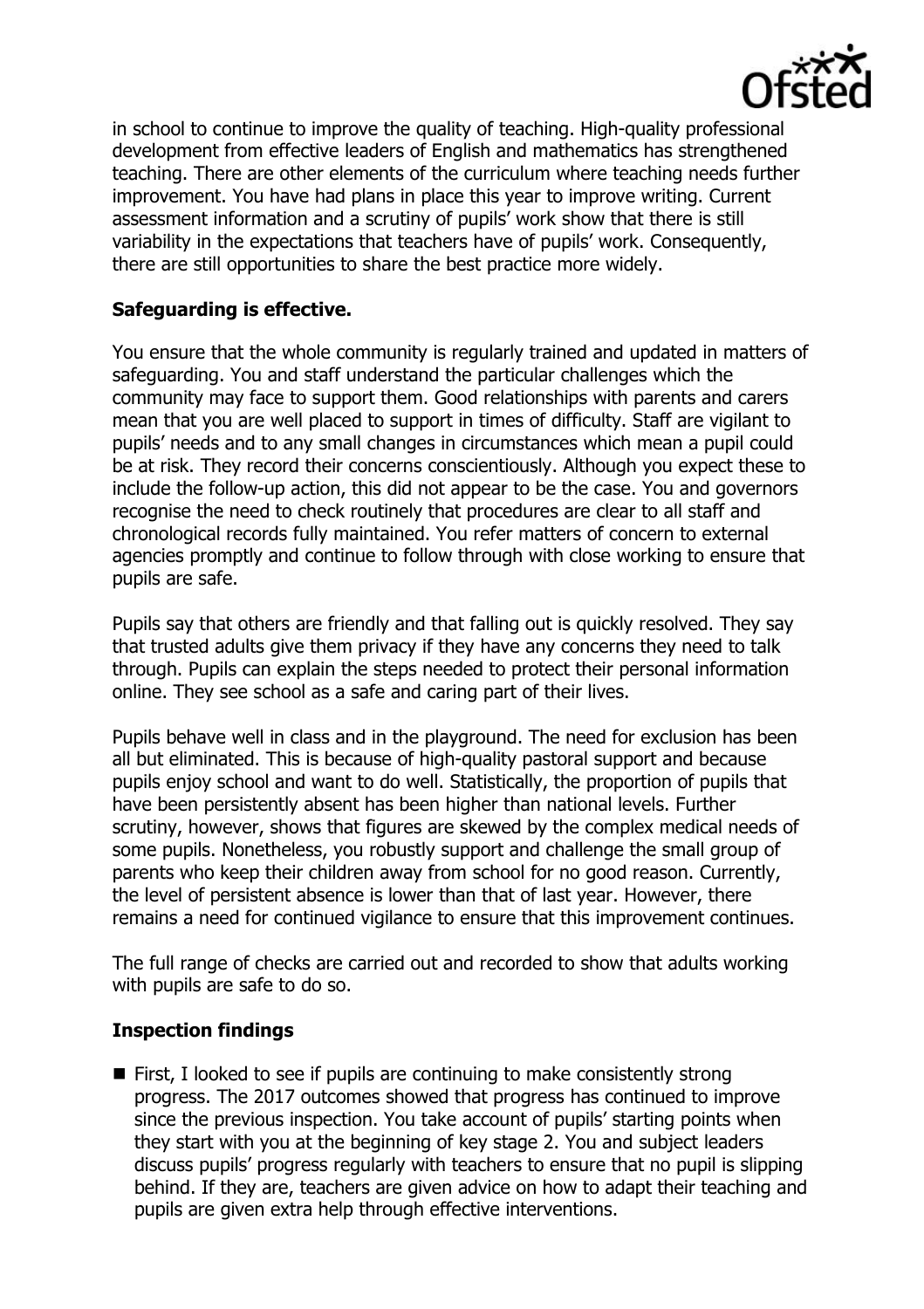

- Over time, pupils are continuing to make good progress, although current assessments show that the exceptional progress seen in 2017 is not being replicated this year. The analysis of progress across the year groups shows that there is variability. For example, pupils have made exceptional progress in Year 6 this year in reading and writing. Your English and mathematics leaders who teach in Year 6 identified that 'catch-up' was needed and they have been effective in achieving this. You say that pupils take time to build on their key stage 1 starting points and that this accounts for the variability in progress across the school. However, there are aspects of teaching which also vary in effectiveness. Pupils' workbooks show that there is variability in expectation of how neatly and clearly pupils set out their work in their books. Some teachers use pupils' targets more effectively than others, to raise the level of challenge and hasten pupils' progress. There are therefore still some aspects of the school's best practice which could be shared.
- You have identified the development of the teaching of writing as a key area for improvement and the impact of this formed my second line of enquiry. Pupils' workbooks show that they write diligently, purposefully and at length. This year you have increased the opportunities for them to practise their writing in subjects other than English. They are well taught about how to set out and adapt their style for different forms of writing. Overall, their improved sentence formation and punctuation are adding accuracy and interest to their writing.
- All teachers are guiding pupils to use prompts to help them write well. For example, in the Year 3 classes, pupils were given sheets of appropriate vocabulary to guide their writing about 'Catch A Lot', a story about whaling. Older pupils use mnemonic reminders efficiently to help them check for example that they have included figurative language and conjunctions in their writing. The impact of this is best seen in the mature and expressive writing of the most able pupils. Those of middle ability working to reach the higher standard lack the accurate use of the more adventurous vocabulary they want to include in their writing. Accurate spelling remains a weaker aspect for this group of pupils, some of whom are disadvantaged.
- I next looked at the breadth and balance in the school's science curriculum. In 2017, outcomes showed that the proportion of pupils reaching the expected level in science was not, for instance, as high as that in mathematics and reading. You have appointed a new leader for the subject, but, as yet, it is too soon for improved leadership to have had an impact on pupils' achievement. You and governors agreed to reduce the science curriculum for Year 6 to enable them to catch up in basic skills. This has meant that currently it is unclear how many of the Year 6 pupils are on course to attain the standard expected for their age in science.
- $\blacksquare$  In other year groups, pupils carry out experiments to learn about, for example, air resistance and the water cycle. They record their findings in charts and tables and draw conclusions. However, the work in pupils' books does not show clear progression in building and securing the expected levels of skill in recording, presenting and explaining findings from their experiments.